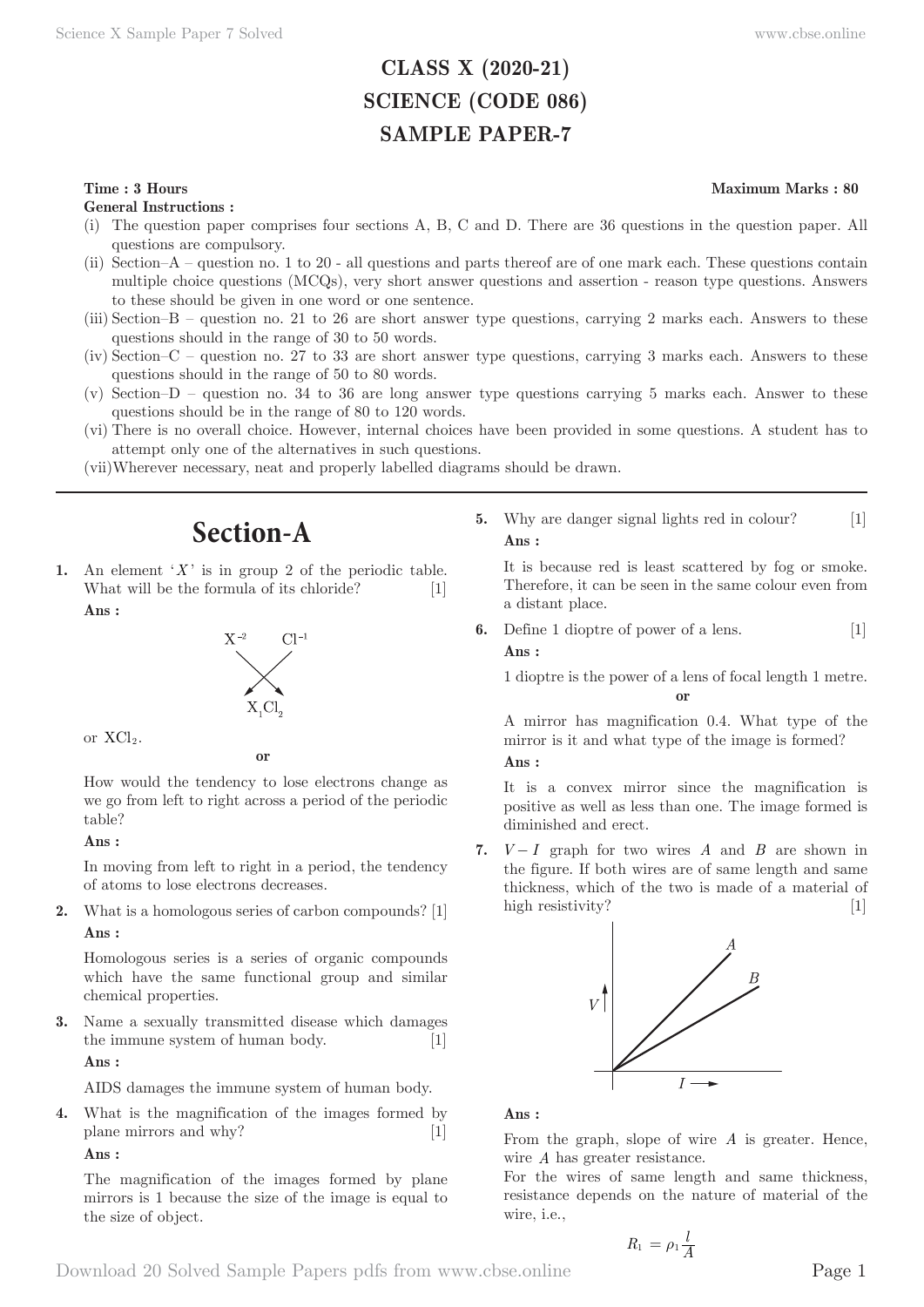and 
$$
R_2 = \rho_2 \frac{l}{A}
$$

$$
\frac{R_1}{R_2} = \frac{\rho_1}{\rho_2}
$$

or 
$$
R \propto \rho
$$

Hence, wire '*A*' is having the material of high resistivity.

**8.** When a magnetic needle is brought near a current carrying conductor, it deflects. Why? [1] **Ans :** 

When a magnetic needle is brought near a currentcarrying conductor, it deflects because a magnetic force is exerted by a magnetic field.

**9.** Name the physical quantity whose unit is  $JC^{-1}$ .  $\lceil 1 \rceil$ **Ans :** 

It is the unit of potential difference or e.m.f. The other name of the unit is volt.

**or**

A wire of resistance  $2\Omega$  has been connected to a source of 50 V as its two ends. What is the current flowing through the wire?

**Ans :** 

Zero, because current flows due to potential difference only.

**10.** In a bisexual flower, inspite of the young stamens being removed artificially, the flower produces fruit. Provide a suitable explanation for the above situation. [1] **Ans :** 

In the absence of stamens, self-pollination is not possible but cross-pollination occurs leading to fertilisation and formation of fruit.

**11.** What will happen to a plant if its xylem is removed?  $\lceil 1 \rceil$ 

# **Ans :**

Xylem transports water and dissolved mineral nutrients from the roots to all other parts of the vascular plants. So, if xylem is removed from the plant, the water and mineral supply to the plant will stop and therefore, the plant will die.

**or**

What is translocation in a plant?

**Ans :** 

Translocation is the transport of soluble products of photosynthesis in the whole plant.

**12.** We do not clean ponds or lakes, but an aquarium needs to be cleaned. Why? [1]

**Ans :** 

An aquarium is an artificial and incomplete ecosystem as compared to ponds or lakes which are natural, selfsustaining and complete ecosystem and where perfect recycling of materials take place. Therefore, it needs to be cleaned.

**or**

What happens when high energy ultraviolet radiation act on the oxygen at the higher level of the atmosphere? **Ans :** 

When high energy ultraviolet radiation act on oxygen, the production of ozone gas takes place.

$$
O_2 \longrightarrow O + O
$$
  

$$
O_2 + O \longrightarrow O_3
$$

**13.** Define excretion. [1] **Ans :** 

Excretion is the biological process involved in the removal of harmful metabolic wastes from the body.

**For question numbers 14, 15 and 16, two statements are given-one labelled Assertion (A) and the other labelled Reason (R). Select the correct answer to these questions from the codes (a), (b), (c) and (d) as given below :**

- (a) Both A and R are true and R is correct explanation of the assertion.
- (b) Both A and R are true but R is not the correct explanation of the assertion.
- (c) A is true but R is false.
- (d) A is false but R is true.
- 14. Assertion : Diamond is a conductor of electricity and heat. [1] **Reason :** Diamond is soluble in all known solvents.

Ans : (d) A is false but R is true.

**15. Assertion :** The enzymes released by micro-organisms help in breaking down biodegradable wastes. **Reason :** Biodegradable wastes are generally inorganic wastes. [1]

Ans : (c) A is true but R is false.

**or**

**Assertion :** Bacteria and fungi are called decomposers. **Reason :** Bacteria and fungi break down the complex organic substances into simple inorganic substances that enter into the soil and are again used up by the plants.

Ans : (a) Both A and R are true and R is correct explanation of the assertion.

**16. Assertion :** Herbivores have longer small intestine than carnivores.

**Reason :** Carnivores can digest cellulose due to the presence of enzyme, cellulose. [1]

Ans : (c) A is true but R is false.

- **17. Read the following and answer any four question 17.1**   $1 \times 4$ In human beings, air is taken into the body through the nostrils. From here, the air passes through the throat and into the lungs. Rings of cartilage are present in the throat.
	- **17.1** Which of the following prevent collapsing of trachea?
	- (a) Diaphragm (b) Alveoli
	- (c) Rings of cartilage (d) Ribs

**Ans :** (c) Rings of cartilage

**17.2** Which is the correct sequence of air passage during inhalation?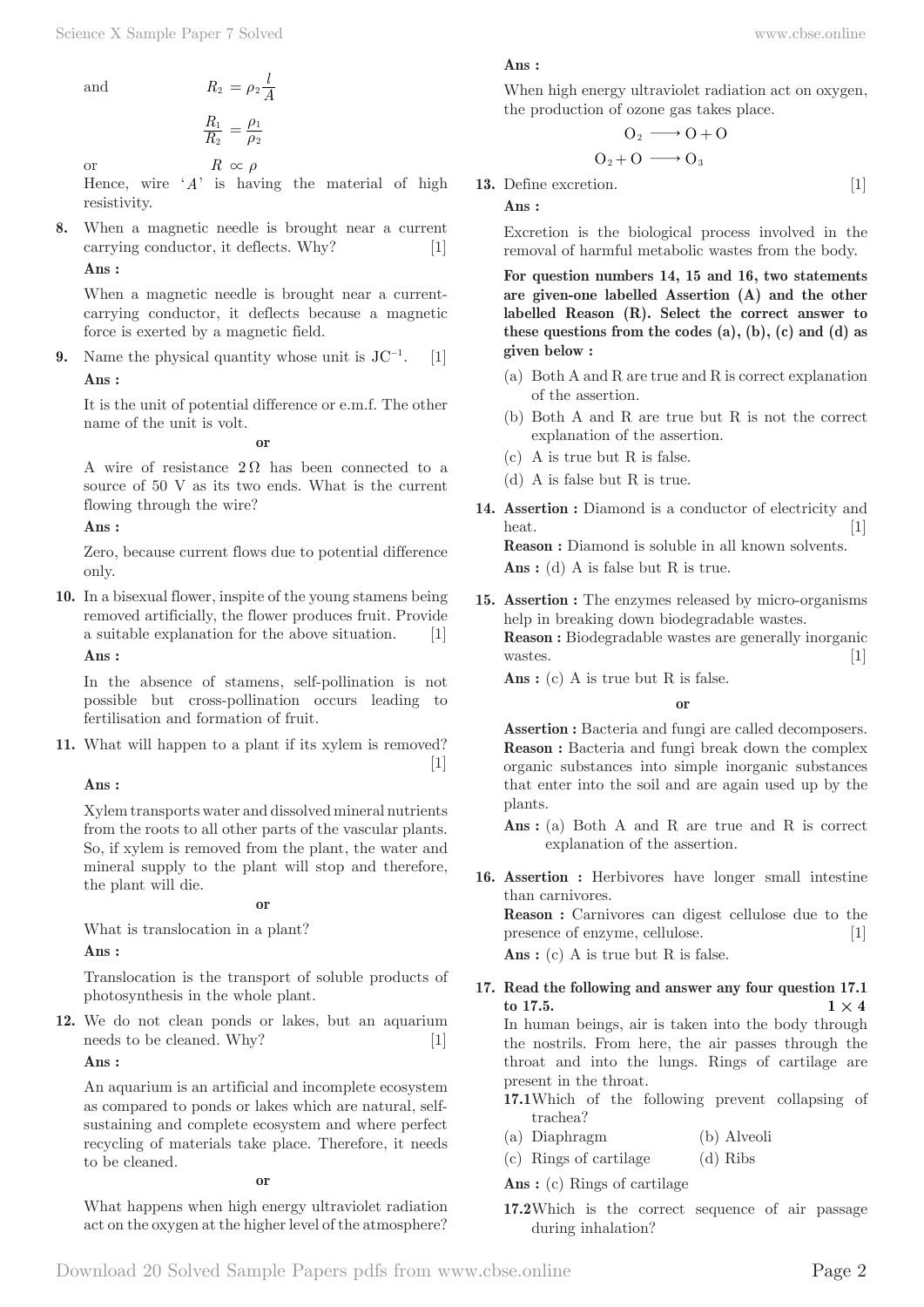- (a) Nostrils  $\rightarrow$  larynx  $\rightarrow$  pharynx  $\rightarrow$  trachea  $\rightarrow$  lungs
- (b) Nasal passage  $\rightarrow$  trachea  $\rightarrow$  pharynx  $\rightarrow$  larynx  $\rightarrow$ alveoli
- (c) Larynx  $\rightarrow$  nostrils  $\rightarrow$  pharynx  $\rightarrow$  lungs
- (d) Nostrils  $\rightarrow$  pharynx  $\rightarrow$  larynx  $\rightarrow$  trachea  $\rightarrow$  alveoli
- **Ans :** (d) Nostrils  $\rightarrow$  pharynx  $\rightarrow$  larynx  $\rightarrow$  trachea  $\rightarrow$ alveoli
- **17.3** During respiration exchange of gases take place in:
- (a) trachea and larynx (b) alveoli of lungs
- (c) alveoli and throat (d) throat and larynx

**Ans :** (b) alveoli of lungs

- **17.4** Which of the following statement(s) is are true about respiration?
- I. During inhalation, ribs move inward and diaphragm is raised.
- II. In the alveoli, exchange of gases takes place i.e., oxygen from alveolar air diffuses into blood and carbon dioxide from blood into alveolar air.
- III. Haemoglobin has greater affinity for carbon dioxide than oxygen.
- IV. Alveoli increase surface area for exchange of gases.
- (a) I and IV (b) II and III
- (c) I and III (d) II and IV

**Ans :** (d) II and IV

- **17.5** When air is blown from mouth into a test-tube containing limewater, the limewater turned milky due to the presence of:
- (a) oxygen (b) carbon dioxide
- (c) nitrogen (d) water vapour

**Ans :** (b) carbon dioxide

# **18. Read the following and answer any four questions from 18.1 to 18.5. 1**  $\times$  **4**

An indicator is a special chemical that changes its colour to indicate the presence of a chemical substance. It is used to confirm the presence of an acid, a base or a neutral solution. Litmus paper is the most commonly used indicator. It is a purple dye which is extracted from a plant 'lichen'. Litmus paper comes in two colours-blue and red.

There are many other natural materials like turmeric, red cabbage leaves, coloured petals of some flowers such as petunia, which indicate the presence of acid or base in a solution. These are called acidbase indicators. These indicators tell us whether a substance is acidic or basic through colour changes.

**18.1** The indicator which turn red in acid solution are: (a) turmeric and litmus

- (b) phenolphthalein and methyl orange
- (c) litmus and methyl orange
- (d) phenolphthalein and Litmus

Ans : (c) litmus and methyl orange

| 18.2 Which of the following is an olfactory indicator? |  |  |  |
|--------------------------------------------------------|--|--|--|
|--------------------------------------------------------|--|--|--|

- (a) Litmus (b) Petunia leaves
- (c) Turmeric (d) Vanilla essence

**Ans :** (d) Vanilla essence

**19.3** The indicator which produces a pink colour in an

- alkaline solution is:
- (a) phenolphthalein (b) turmeric
- (c) litmus (d) methyl orange

**Ans :** (a) phenolphthalein

- **19.4** Litmus is extracted from a plant called:
- (a) Hydrangea (b) Lichen
- (c) Geranium (d) Petunia

**Ans :** (b) Lichen

**19.5** Which of the following statements is correct about an aqueous solution of an acid and of a base?

- I. Higher the pH, stronger the acid
- II. Higher the pH, weaker the acid
- III. Lower the pH, stronger the base
- IV. Lower the pH, weaker the base
- (a) I and III (b) II and III
- (c) I and IV (d) II and IV

**Ans :** (d) II and IV

**19. Read the following and answer any four questions from 19.1 to 19.5. 1**  $\times$  **4** Ravi wanted to fix the rear-view mirror of his scooter.

He knows that rear-view mirror is an essential safety device in the vehicle and allows him to see objects at the backside of his vehicle.



He bought two mirrors  $M_1$  and  $M_2$ , out of which  $M_1$  is curved inwards and *M*2 is curved outwards.

**19.1** Based on the given situation, which mirror should Ravi need to fix as his rear-view mirror?

- (a)  $M_1$  (b)  $M_2$
- (c) Both  $M_1$  and  $M_2$  (d) None of these

**Ans** : (b)  $M_2$ 

- **19.2** If *R* is the radius of curvature of a spherical mirror and *f* is its focal length, then:
- (a)  $R = f$  (b)  $R = 2f$

(c) 
$$
R = 3f
$$
 (d)  $R = \frac{f}{2}$ 

**Ans** : (b)  $R = 2f$ 

**19.3** What is the formula for magnification obtained with a mirror?

(a) 
$$
\left(\frac{-\text{Image distance}}{\text{Object distance}}\right)
$$
 (b)  $2 \times \text{Focal length}$ 

(c) 
$$
\left( \frac{\text{Height of object}}{\text{Height of image}} \right)
$$
 (d) None of these

**Ans** : (a)  $\left(\frac{-\text{Image distant}}{\text{Object distant}}\right)$  $\left(\frac{-\text{Image distance}}{\text{Object distance}}\right)$ 

**19.4** Ravi did some preliminary experiment with mirror *M*1 and found that magnification of the real image of an object placed at 10 cm in front of it is 3, at what distance is the image located?

(a) 30 cm (b) 
$$
\frac{-10}{3}
$$
 cm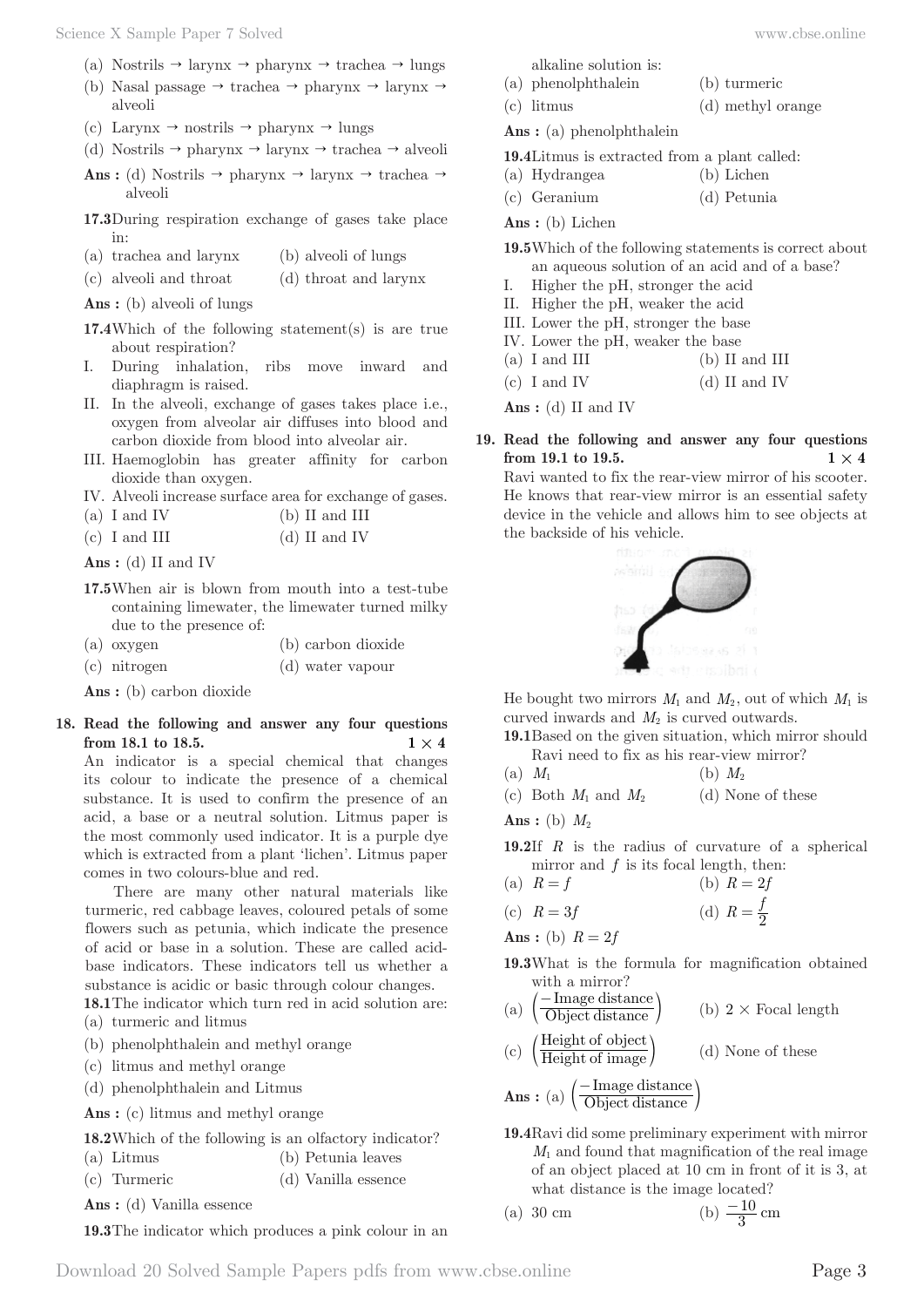(c) 
$$
\frac{10}{3}
$$
 cm (d) -30 cm

Ans :  $(d)$  – 30 cm

$$
m = -3
$$
 (image is real)

$$
u = -10
$$

 $=\frac{-v}{u}$ 

We know that,

Magnification, *m*

$$
-3 = \frac{-v}{-10}
$$

 $v = 30$  cm

**19.5** If the magnification of a mirror has a plus sign, then the nature of image formed by it is:

- (a) real and inverted (b) virtual and inverted
- (c) virtual and erect (d) real and erect

**Ans :** (c) virtual and erect

**20. Read the following and answer any four questions from 20.1 to 20.5. 1**  $\times$  **4** 

Ohms law gives a relationship between current and potential difference. According to this Law, at constant temperature, the current flowing through a conductor is directly proportional to the potential difference across its ends. The ratio of potential difference applied between the ends of a conductor and the current flowing through it is a constant quantity called resistance.

The following graph is obtained by a researcher while doing an experiment to study Ohm s law. The *I*− *V* graph for four conductors *A, B, C* and *D* having resistance  $R_A, R_B, R_C$  and  $R_D$  respectively are shown in the graph.



- 20.1If all the conductors are of same length and same material, which is the thickest ?
- (a) *C* (b) *D*
- (c) *A* (d) *B*

$$
Ans: (b) D
$$

- **20.2** If all the conductors are of same thickness and of same material, which is the longest ?
- (a) *B* (b) *C*
- (c) *A* (d) *D*

**Ans :** (c) *A*

- **20.3** Which one of the following relations is true for these conductors ?
- (a)  $R_A > R_B > R_C > R_D$  (b)  $R_A = R_B < R_C < R_D$
- (c)  $R_A < R_B < R_C < R_D$  (d)  $R_A = R_B = R_C = R_D$
- **Ans** : (a)  $R_A > R_B > R_C > R_D$
- **20.4** If conductors *A* and *B* are connected in series and  $I - V$  graph is plotted for the combination, its slope would be:
- (a) more than that of *A* (b) between *A* and *B*
- (c) more than that of *D* (d) less than that of *A*

**Ans :** (d) less than that of *A*

- **20.5** If conductors *C* and *D* are connected in parallel and *I*− *V* graph is plotted for the combination, its slope would be:
- (a) between *C* and *D* (b) lesser than that of *A*
- (c) more than that of *D* (d) between *B* and *C*

**Ans :** (c) more than that of *D*

# **Section-B**

**21.** Write any two differences between the two ways of oxidation of glucose in organisms. [2] **Ans :** 

The two differences between the two ways of oxidation of glucose in organisms are as follows:

|    | <b>Basis of Difference</b> | Respiration                                                               | A erobic   Anaerobic<br>Respiration                                                                                                                                                                                                           |
|----|----------------------------|---------------------------------------------------------------------------|-----------------------------------------------------------------------------------------------------------------------------------------------------------------------------------------------------------------------------------------------|
| 1. | Oxidation of food          | W h e<br>n<br>oxidation<br>called aerobic  <br>respiration.               | W h e<br>n<br>of oxidation<br>-of<br>food nutrients food nutrients<br>occurs in the occurs without<br>presence of the utilisation<br>molecular of molecular<br>oxygen, it is   oxygen, it<br>is called<br>  a n a e r o b i c<br>respiration. |
| 2. | Energy produced            | More<br>$\text{energy}$<br>is produced as<br>oxidation<br>is<br>complete. | Lesser amount<br>of energy is<br>produced<br>as<br>oxidation is<br>not complete.                                                                                                                                                              |

**or**

- (i) State two functions of stomata.
- (ii) How do guard cells regulate the opening and closing of stomatal pore?

### **Ans :**

- (i) Functions of Stomata:
	- (a) Gaseous exchange takes place.
	- (b) Serves as site for photosynthesis.
- (ii) The guard cells swell when water flows into them causing the stomatal pore to open. Similarly, the pore closes if the guard cells shrink.
- **22.** (i) Trace the movement of oxygenated blood in the body.
	- (ii) Write one structural difference between the composition of artery and vein. [2]

**Ans :** 

- (i) Movement of oxygenated blood in the body is as follows:
	- Pulmonary veins  $\rightarrow$  Left atrium  $\rightarrow$  Left ventricle  $\rightarrow$  Systemic aorta  $\rightarrow$  All parts of the body.
- (ii) Artery has thick elastic wall whereas vein is thin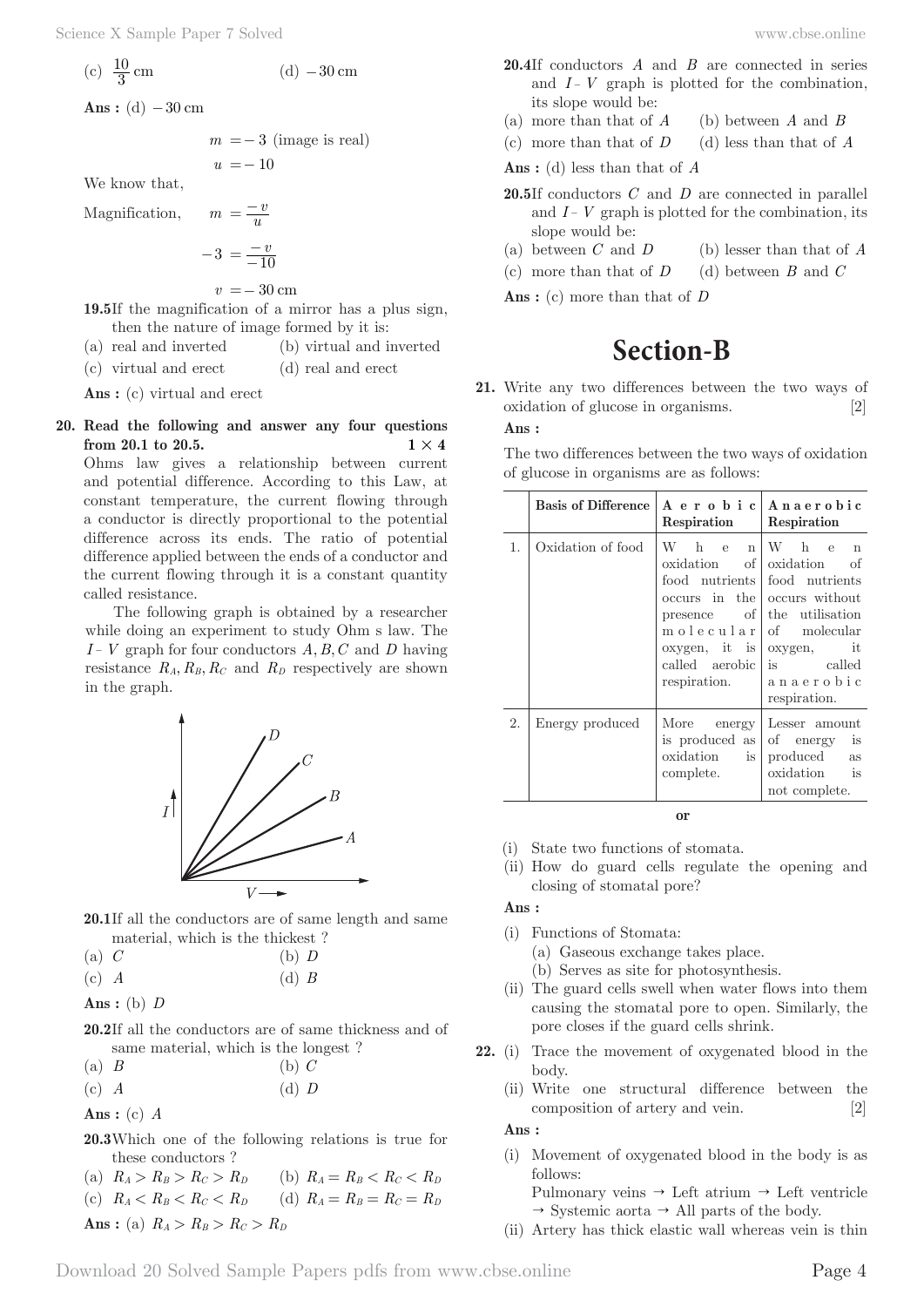walled as blood is under less pressure in veins.

**23.** What is the difference between displacement and double displacement reactions? Write equations for these reactions. [2]

# **Ans :**

In a displacement reaction, a more reactive element displaces a less reactive element from its compound.

While, in a double displacement reaction, two atoms or a group of atoms interchange their positions to form new compounds.

### **For example :**

### **Displacement reaction :**

 $CuSO_4(aq) + Zn(s) \longrightarrow ZnSO_4(aq) + Cu(s)$ 

#### **Double displacement reaction :**

 $Na<sub>2</sub>SO<sub>4</sub>(aq) + BaCl<sub>2</sub>(aq) \longrightarrow BaSO<sub>4</sub>(s) + 2NaCl(aq)$ 

**or**

What happens when hydrogen gas is passed over the heated copper oxide? Write the chemical equation involved in this reaction.

#### **Ans :**

If hydrogen gas is passed over heated copper oxide, the black coating on the surface turns brown as the reaction takes place and copper is obtained.

$$
\underset{\text{(Black)}}{CuO} + H_2 \xrightarrow{\quad \text{Heat}} C u + H_2 O
$$

**24.** In order to illustrate a combination reaction, a teacher take about 2 g to 3 g of calcium oxide in a glass beaker and pour water over it very slowly.



Based on the given information:

- (i) Write the chemical reaction involved in this process.
- (ii) One of the student observed that water started boiling even when the solution was not being heated. Give reason for his observation. [2]

**Ans :** 

$$
(i) \qquad \underset{Quick\ {\rm line}}{CaO} + H_2O \ \longrightarrow \underset{Slaked\ {\rm line}}{Ca(OH)_2}
$$

- (ii) Since the reaction is highly exothermic, the solution started boiling although it was not being heated.
- **25.** A student observes a dish antenna which is used to receive television signals from a satellite.

What is the nature of the curved dish? Where should the antenna be positioned to receive the strongest possible signals? [2]



Figure: A dish Antenna

# **Ans :**

The curved dish should be concave in nature and the antenna should be positioned at the focus of the curved dish to receive the strongest possible signals.

**26.** What is meant by periodicity of properties of elements? Why are the properties of elements placed in the same group of the periodic table similar? [2] **Ans :** 

The repetition of similar properties of elements after a regular interval is called periodicity of properties of elements.

The properties of elements placed in same group are similar due to same number of valence electrons.

# **Section-C**

**27.** In a monohybrid cross between tall pea plants (TT) and short pea plants (tt) a scientist obtained only tall pea plants  $(Tt)$  in the  $F_1$  generation. However, on selfing the  $F_1$  generation pea plants, he obtained both tall and short plants in  $F_2$  generation. On the basis of above observation with other angiosperms also, can the scientist arrive at a law? If yes, explain the law, if not, give justification for your answer. [3] **Ans :** 

On the basis of the experiment, the scientists can arrive at a law i.e., law of dominance. The conclusions of this law are given as follows:

- (i) Both the parents should be contributing a copy of the same gene.
- (ii) For each trait, a plant is having two copies, one from each parents.
- (iii) If the copies of the traits are not same, the dominant trait shall get expressed.
- (iv) When  $F_1$  generation is self-crossed, the recessive trait of  $F_1$  generation in the  $F_2$  generation is in ratio of 3 : 1.

**or**

Explain Mendel's experiment with peas on inheritance of characters, considering only one visible contrasting character.

### **Ans :**

Mendel crossed tall pea plants with dwarf pea plants.

| Parents                      | (TT)<br>Pure tall plant | $\times$ (tt)<br>Pure short plant |
|------------------------------|-------------------------|-----------------------------------|
| $F_1$ generation : (Tt) (Tt) |                         | $(Tt)$ $(Tt)$                     |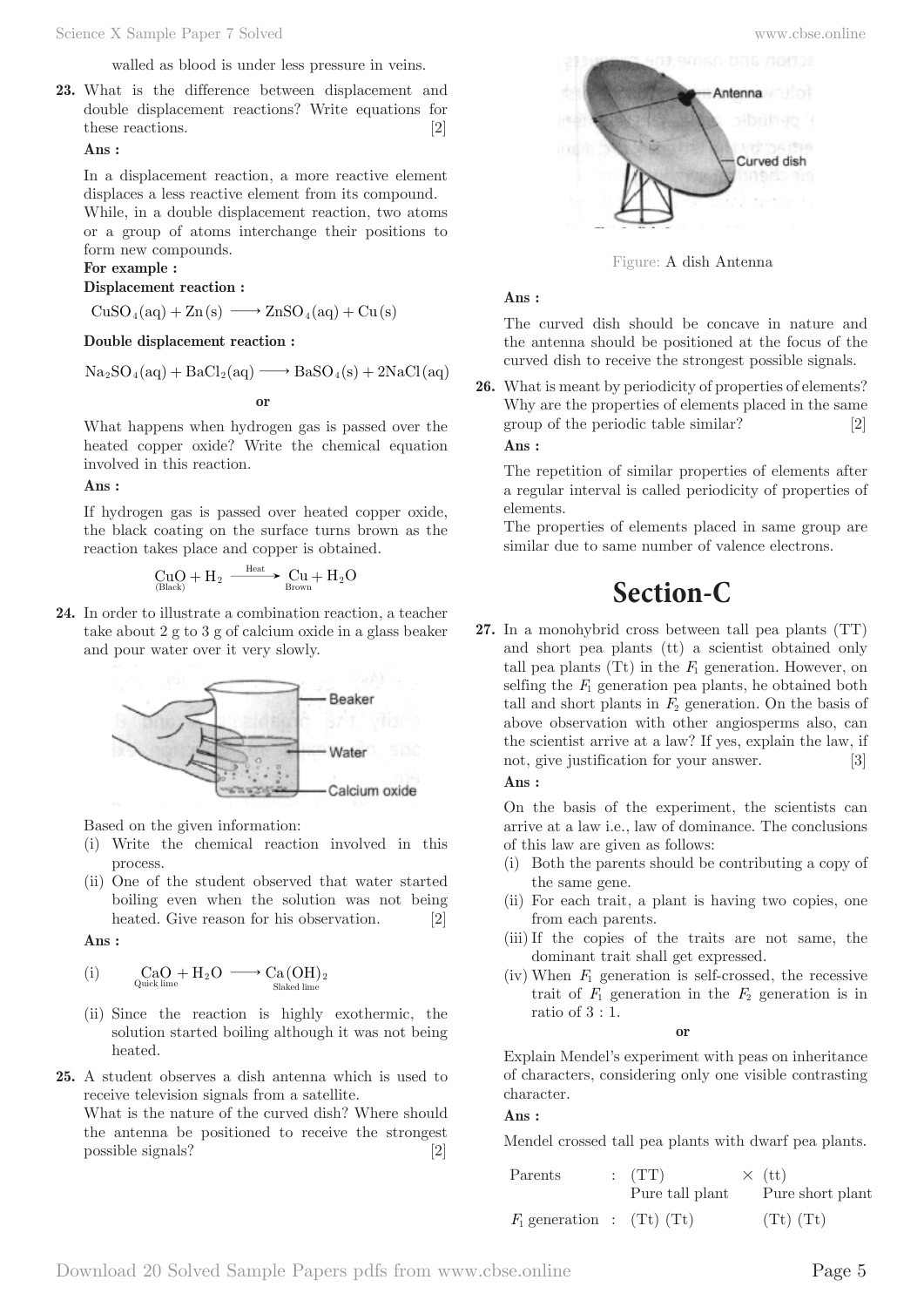| Selfing of $F_1$ : (Tt)      |  | $\times$ (Tt) |
|------------------------------|--|---------------|
| $F_2$ generation : (TT) (Tt) |  | $(Tt)$ (tt)   |

#### **Observations:**

 $\mathbf{F}_1$  generation : No 'intermediate-height' plants were found in *F*1 generation. All plants were tall. Only one of the parental traits was seen, not a mixture of the two.

*F***<sup>2</sup> progeny :** Not all plants were tall. Only 25% of them were short. This indicates that both the tallness and shortness traits were inherited in the  $F_1$  plants, but only the tallness trait was expressed while shortness trait was hidden. Mendel proposed that something was being passed from generation to generation which he called factor.

**28.** Give reason to justify the following: [3]

(i) The existence of decomposers is essential in a biosphere.

(ii) Flow of energy in a food chain is unidirectional.

**Ans :** 

- (i) Role of decomposers in the environment are as follows:
	- (a) Decomposers, by the process of decomposition, return the nutrients to the nutrient pool.
	- (b) They help in completing the different biogeochemical cycles and maintain balance in the ecosystem.
- (ii) The energy flow through different steps in the food chain is unidirectional. It means that energy captured by autotrophs does not revert back to the solar input and it passes to the herbivores, i.e., it moves progressively from producers to consumers in single direction only.
- **29.** What are the different ways in which glucose is oxidised to provide energy in various organisms? [3] **Ans :**

The break down of glucose takes place in the cell cytoplasm into a three-carbon molecule called pyruvate which is further broken down and provide energy as shown below:



Figure: Breakdown of Glucose by Various Pathways

- **30.** 2 g ferrous sulphate crystals are heated in a dry boiling tube. [3]
	- (i) List any two observations.
	- (ii) Name the type of chemical reaction taking place.
	- (iii) Write balanced chemical equation for the reaction

and name the products formed.

**Ans :** 

- (i)
	- (a) The green colour of ferrous sulphate changes to brown due to the formation of ferric oxide.
	- (b) A smell of burning sulphur is obtained due to the formation of sulphur dioxide gas.
- (ii) Decomposition reaction carried out by heat is known as thermal decomposition.

$$
\underset{\text{geren}}{\text{(iii)}}\;2\mathrm{FeSO}_4(s)\underset{\text{Ferrious sulphate}}{\xrightarrow{\text{Heat}}}\;F\mathrm{e}_2\mathrm{O}_3(s)+\mathrm{SO}_2(g)+\mathrm{SO}_3(g)\\ \underset{\text{brown}\\\text{brown}}} {\underset{\text{Buphur}}{\text{Ferric oxide}}}\;+\underset{\text{dioxide}}{\mathrm{SO}_2(g)}+\underset{\text{Suphur}}{\mathrm{SO}_3(g)}
$$

**31.** In the following diagram for the first three periods of the periodic table, five elements have been represented by the letters  $a, b, c, d$  and  $e$  (which are not their chemical symbols): [3]

|                   |  |                    |  | 18 |
|-------------------|--|--------------------|--|----|
| $\cdot$ 9 $\cdot$ |  | 13  14  15  16  17 |  |    |
|                   |  |                    |  |    |
|                   |  |                    |  |    |

(i) Select the letter which represents a halogen.

(ii) Select the letter which represents a noble gas.

(iii) What type of bond is formed between *a* and *b*? **Ans :** 

- (i) The halogens are placed in group 17. So '*b*' represents a halogen.
- (ii) The noble gases are placed in group 18, so element '*e* ' is a noble gas.
- (iii) Since '*a* ' and '*b*' both are non-metals. So, a covalent bond is formed between '*a* ' and '*b*'.
- **32.** Explain the nature of the covalent bond using the bond formation in  $CH<sub>3</sub>Cl$ . [3] **Ans :**

Carbon completes its octet by sharing of electrons only because neither it can loose nor gain electrons because of requirement of large amount of energy. So, the bond formed is called a covalent bond.



Hence, carbon requires 4 electrons to complete its octet, while each hydrogen atom requires one electron to complete its duplet. Also, chlorine requires an electron to complete the octet. Therefore, all of these share the electrons and as a result, carbon forms 3 bonds with hydrogen and one with chlorine.

- **33.** A convex lens of focal length 25 cm and a concave lens of focal length 10 cm are placed in close contact with one another. [3]
	- (i) What is the power of this combination?
	- (ii) What is the focal length of this combination?
	- (iii) Is this combination converging or diverging?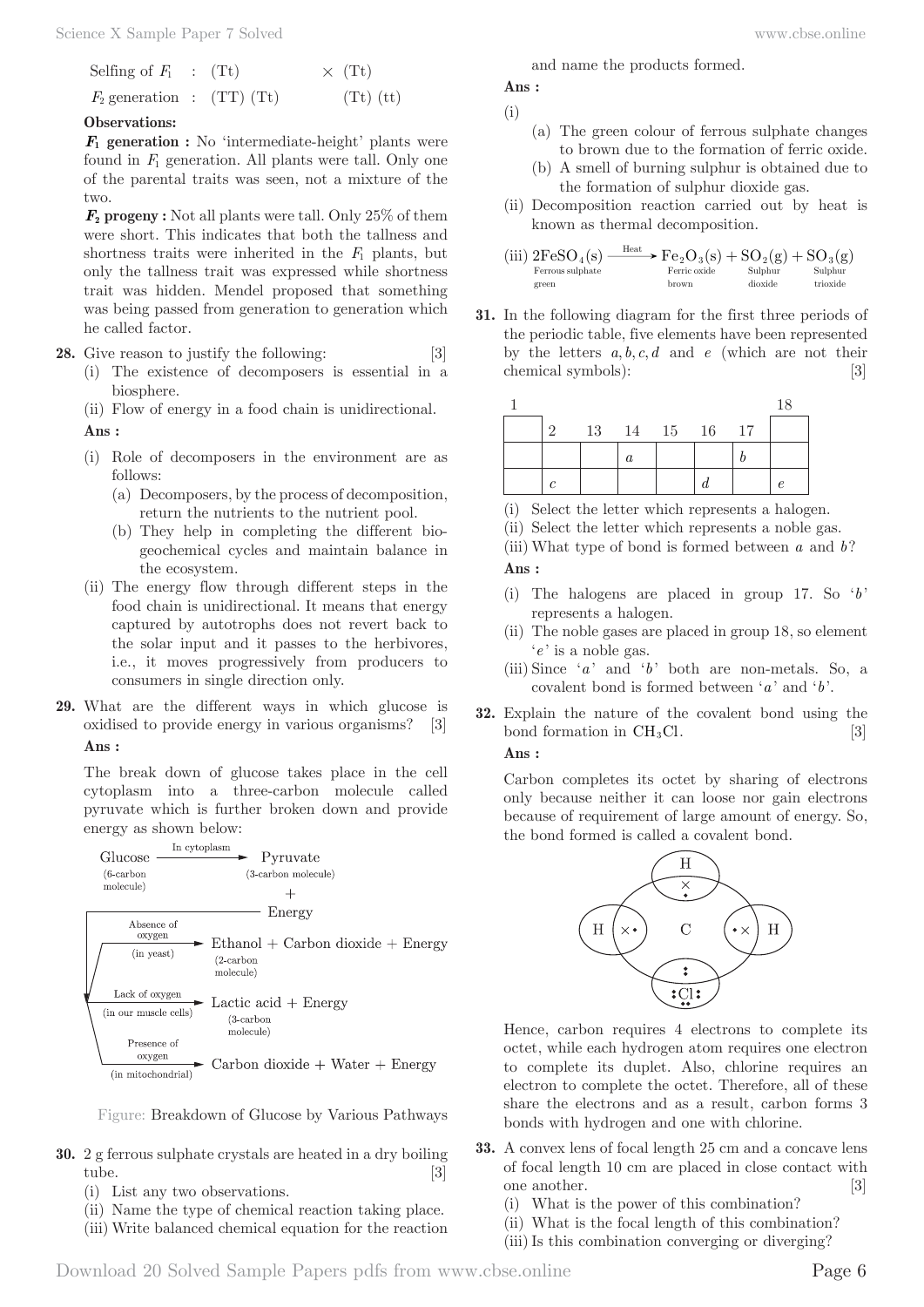**Ans :** 

$$
\rm(i)
$$

(i)  
\n
$$
f_1 = +25 \text{ cm} = +0.25 \text{ m}
$$
\n
$$
P_1 = \frac{1}{f(m)} = \frac{1}{+0.25} = +4D
$$
\n
$$
f_2 = -10 \text{ cm} = -0.10 \text{ m}
$$
\n
$$
P_2 = \frac{1}{f(m)} = \frac{1}{-0.10} = -10D
$$
\n
$$
P = P_1 + P_2 = +4 - 10 = -6D
$$
\n(ii)  
\n
$$
f = \frac{1}{P} = \frac{1}{-6} \text{ m}
$$

or  $\frac{100}{-6}$  cm = -16.66 cm

(iii) The combination is diverging in nature.

# **Section-D**

**34.** (i) The electronic configurations of some elements are given below:

| Element | Electronic configuration |  |  |  |
|---------|--------------------------|--|--|--|
|         | K                        |  |  |  |
|         |                          |  |  |  |
|         |                          |  |  |  |
|         |                          |  |  |  |
|         |                          |  |  |  |
|         |                          |  |  |  |

Which of these are metals?

(ii)  $P, Q$  and  $R$  are 3 elements which undergo chemical reactions according to the following equations:

A.  $P_2O_3 + 2Q \longrightarrow Q_2O_3 + 2P$ .

B. 
$$
3RSO_4 + 2Q \longrightarrow Q_2(SO_4)_3 + 3R.
$$

C.  $3RO + 2P \longrightarrow P_2O_3 + 3R$ .

Answer the following question :

- (a) Which element is most reactive?
- (b) Which element is least reactive?

(c) State the type of reaction listed above. [5] **Ans :** 

(i) We know that metals have 1 to 3 electrons in their outermost shells. The inspection of electronic configurations of these elements shows that *B* and *D* are metals. *E* (Hydrogen) is a not metal, though it contains 1 electron. It is an exception.

 $(ii)$ 

- (a) Most reactive metal is *Q* as it has displaced both *P* and *R* from their compounds.
- (b) Element *R* is least reactive as it has been displaced by both *P* and *Q*.
- (c) Displacement reaction.

**or**

Write equations for the reactions, if any, between:

- (i) iron and steam.
- (ii) calcium and potassium with water.
- (iii) zinc and silver nitrate solution.
- (iv) magnesium and iron(II) chloride solution.

**Ans :** 

(i) Iron does not react with cold or hot water. It reacts with steam to form Iron oxide and hydrogen.

$$
3{\rm Fe\,}(s)+4H_2{\rm O\,}(g)\longrightarrow {\rm Fe\,}_3{\rm O\,}_4(s)+4H_2(g)\uparrow
$$

(ii) The reaction of calcium with water does not evolve such amount of heat that hydrogen gas catches fire.

 $Ca(s) + 2H_2O(I) \longrightarrow Ca(OH)_2(aq) + H_2(g)$ 

 Calcium starts floating because the bubbles of hydrogen gas formed stick to the surface of the metal.

 On the other hand, potassium reacts with cold water and its reaction is so violent and exothermic that the evolved hydrogen immediately catches fire.

$$
2K(s) + 2H_2O(I) \longrightarrow 2KOH(aq) + H_2(g)
$$

+ Heat energy

(iii) Zinc is more reactive than silver. It will displace silver from silver nitrate solution.

$$
Zn(s) + 2AgNO_3(aq) \longrightarrow Zn(NO_3)_2(aq) + 2Ag(s)
$$

(iv) Magnesium is more reactive than iron. It will displace iron from iron (II) chloride solution.

$$
Mg(s) + FeCl_2(aq) \longrightarrow MgCl_2(aq) + Fe(s)
$$





- (i) Identify the organisms *A* and *B* and the mode of asexual reproduction exhibited by them.
- (ii) How will an organism be benefited if it reproduces through spores?
- (iii) Mention the two asexual methods by which Hydra can reproduce. Explain briefly any one such method. [5]

**Ans :** 

|   | Organism    | Mode of Reproduction   |
|---|-------------|------------------------|
| A | Bryophyllum | Vegetative propagation |
| B | Plasmodium  | Multiple fission       |

- (ii) Spores are tiny, spherical asexual reproductive bodies. They are covered with a hard protective wall which enables them to survive in unfavourable conditions and can only germinate and produce new plant under favourable conditions, thereby benefitting the organism from dying out.
- (iii) Two asexual methods are budding and regeneration. Budding is a process in which a bud develops as an outgrowth due to repeated cell divisions at a specific site. This bud develops, gets matured and detaches from the parent cell to become a new individual.
- **36.** With the help of a diagram of experimental set-up describe an activity to show that the force acting on a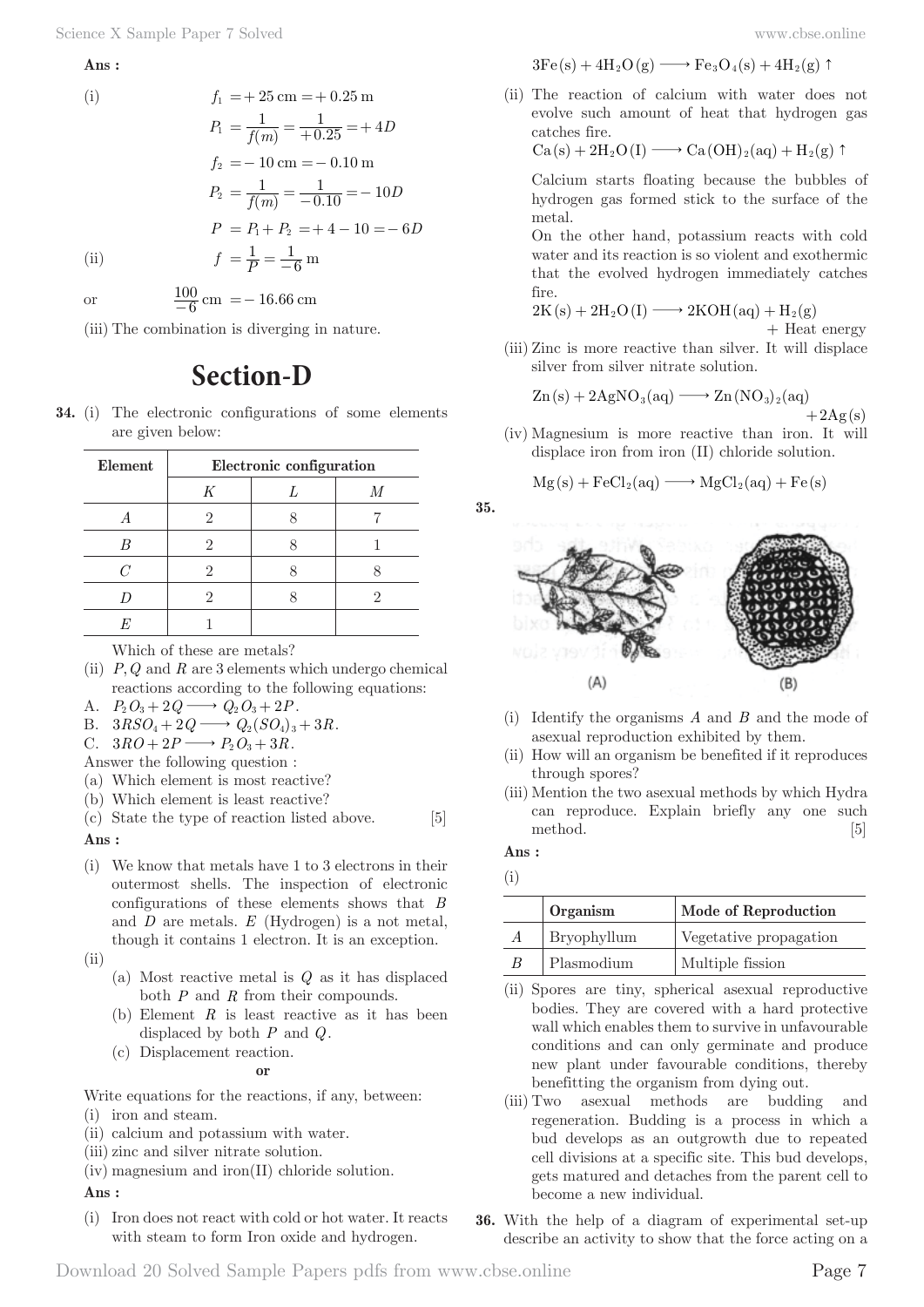current carrying conductor placed in a magnetic field increase with increase in field strength. [5] **Ans :** 

**Objective :** To show through an activity that force acting on a current-carrying conductor placed in a magnetic field increases with increase in the field strength.

**Material Required :** Aluminium rod, two horseshoe magnets of different intensities, a clamp stand, a cell, a key and connecting wires, etc.

### **Procedure :**

(i) Firstly, the experimental set-up is arranged as shown in figure.



Figure: A Current-Carrying Rod *AB*

- (ii) Plug the key, for the given set-up. The current will flow through the rod from *A* to *B* and note the displacement of rod.
- (iii) In this step, the key is unplugged and the first horseshoe magnet is removed. Now, place the second horseshoe magnet of a higher magnetic field strength in a similar manner as the first one.
- (iv) Now, plug the key. The current again flow through the rod from *A* to *B* . Again observe the deflection of the rod.
- (v) Now, bring both the magnets closer together (to ensure greater magnetic field than that of previous case). Again observe the motion of the rod.

**Observation :** Every time, the conductor moves faster than that of previous one. It is possible only when the conductor gets more accelerated every time which requires more applied force.

Thus, if the magnetic field strength is increased, the rod will exert Ora greater force and move even faster. **Conclusion :** The force working on a current-carrying conductor kept in a magnetic field increases with increase in the strength of field.

**or**

Deduce the expression for the equivalent resistance of the parallel combination of three resistors  $R_1, R_2$  and  $R_3$ .



Consider the following electric circuit:

- (i) Which two resistors are connected in series?
- (ii) Which two resistors are connected in parallel?
- (iii) If every resistor of the circuit is of  $2\Omega$ , what current will flow in the circuit?

### **Ans :**

Let us consider the following parallel circuit as shown in figure:



Let  $I_1, I_2$  and  $I_3$  be the amount of current flowing through the resistors  $R_1$ ,  $R_2$  and  $R_3$  which are connected in parallel. By using Ohm's law, current through each resistor will be,

$$
I_1 = \frac{V}{R_1}, I_2 = \frac{V}{R_2}
$$

$$
I_3 = \frac{V}{R_3}
$$

and  $I_3 = \frac{V}{R}$ 

Let their equivalent resistance be  $R_p$ , then

$$
V = IR_p
$$

$$
I = \frac{V}{R_p}
$$

Total current through the circuit will be,

$$
\begin{array}{c} I \ = I_1 + I_2 + I_3 \\ V \ = \ V \ + \ V \ + \end{array}
$$

or 
$$
\frac{V}{R_p} = \frac{V}{R_1} + \frac{V}{R_2} + \frac{V}{R_3}
$$
  
or 
$$
\frac{V}{R_p} = V \left( \frac{1}{R_1} + \frac{1}{R_2} + \frac{1}{R_3} \right)
$$

For the given circuit:

or 
$$
\frac{1}{R_p} = \frac{1}{R_1} + \frac{1}{R_2} + \frac{1}{R_3}
$$

*p*

(i)  $R_5$  and  $R_4$  with parallel combination of  $R_2$  and *R*3 are in series.

*V*

- (ii)  $R_2$  and  $R_3$  are connected in parallel.
- (iii)  $R_2$  and  $R_3$  connected in parallel give

$$
R_p = \frac{2 \times 2}{2 + 2} = \frac{4}{4} = 1 \,\Omega
$$

 $R_p$ ,  $R_5$  and  $R_4$  are connected in series.

So,  $R_{eq} = 1 + 2 + 2 = 5 \Omega$ *R*1 is not to be taken as it will be shorted. Thus, current flowing will be,